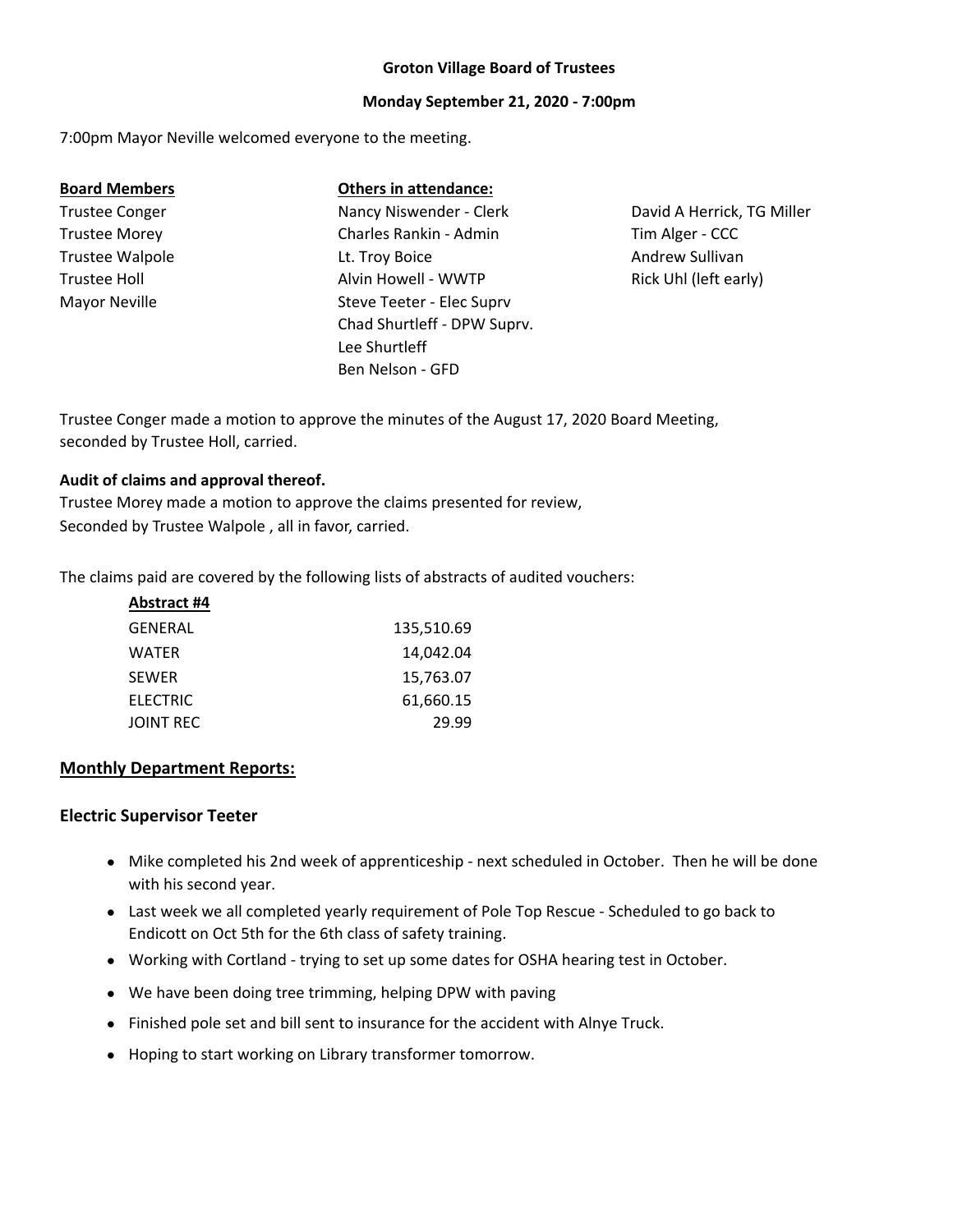## **DPW Supervisor Shurtleff Report Submitted:**

# **Department of Public Works**

## **August 17 – September 21, 2020**

## **Completed Work/Projects:**

- Remove sidewalk and tree at 102 Corona Ave.
- Repair a section of sidewalk on Main St.
- Locate and regrade sewer manholes on Spring St.
- Repair curb and drainage problem on Barrows St.
- Clean up a large tree on Elm St. storm damage.
- Dig and retire an old water service on Spring St.
- Clean out ditch lines on Barrows St.
- $\bullet$  Sewer Main Flushing and camera inspection CT Male
- Remove tree and sidewalk at 102 Main St.
- Milling and prepare Spring St. for paving.

## **Schedule of Work**

- Finish driveway approaches on Spring St.
- Catch basin needed on Clark St.
- Haul in sand for winter
- Close and winterize park and pool
- Finished paving on Spring St & leveled to manholes.
- Ready to move on to next step in the Sewer project.

## **Additional Comments:**

Mayor asked about the contractors on the Racker project. Contractors for Racker's center is not the one doing the sewer lines. Suprv. Shurtleff is in contact and is checking in on the project.

## **Lt. Boice ‐ Police Department Report:**

 Monthly report for August 2020 ‐ Total of 249 complaints, which was below normal. For the year we have 48% increase in calls.

| $1/1/19 - 8/31/19$ | 1932 complaints |
|--------------------|-----------------|
| 1/1/20-8/31/20     | 2864 complaints |

- Police Commissioners would like to have the Village Board review the letter from Officer Ninivaggi during executive session.
- A lot of recent incidents with teenagers stealing cars.

## **Waste Water Treatment Plant**

Everything going well, odor is less.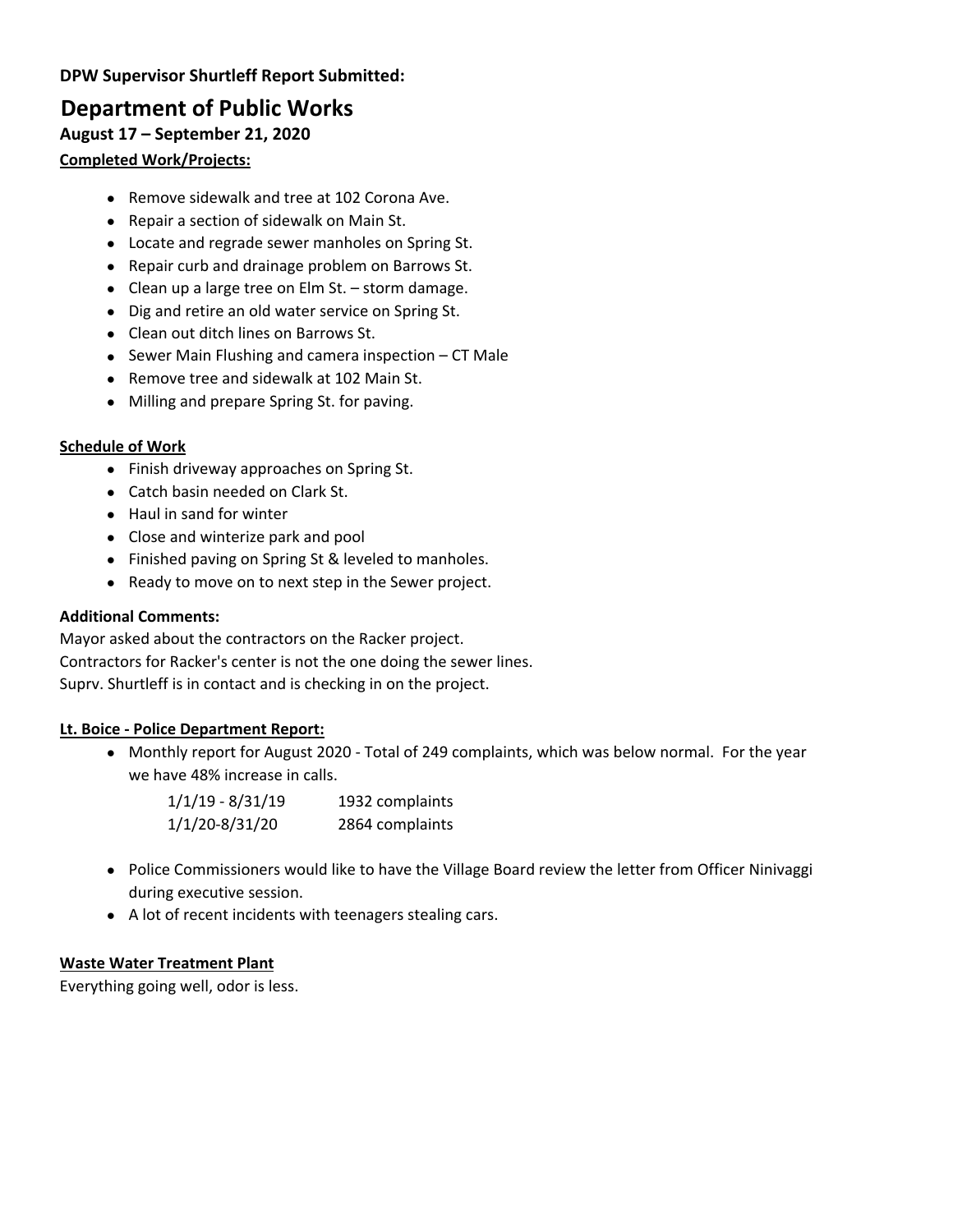## **Trustee Conger Reported on Recreation and Youth Committees:**

## **Joint Recreation** -

- Summer Programs: Hiking full with 14 participants , Tennis and Dance Camp cancelled due to low registrations
- Pool- COVID procedures at the pool went well this summer. Staff and patrons did exceptionally well at following new guidelines and procedures. Patron visits were very low this summer. We had a total of 800 registered users but our daily average was under 40 people per day visiting the pool. Total visits= 1,740 for the season.
- Take Home Crafts- Craft packets were very popular this summer. A total of 945 packets were given out on M/W/F's. Crafts were 100% gone each day.
- Yoga in the Park‐ This program is held on Wednesday's from 6‐7pm at Groton Memorial Park by Katelynne Wagner. Most days 4‐5 people are attending. Outdoor classes will continue depending on weather. Classes will be moved inside when needed.

Fall Programming:

- Youth XC- Cancelled for the fall
- Youth Soccer- Cancelled
- Youth Football & Cheer- Cancelled

Grants & Professional Development:

- Trail Grant- Cancelled for 2020, 2021 tentative
- Park Pavilion Roof Grant- Cancelled for 2020, 2021 tentative
- Concerts Grant Award: Will be held until 2021 season.
- 2021 Winterfest Grant will most likely not be available.

Trail Committee:

- Jennifer Jones is adding a geocache box to the trail.
- Scott Weeks said there has been vandalism on the trails near the park. Someone has been taking off the trail markers but they have been replaced and the trail committee will continue to monitor.
- Jennifer Jones wanted to point out and thank the DPW for maintaining the trail and their support since the trails have opened.
- This fall or next spring the trail committee plans to connect the lower loop with park trail.

## **Youth Committee**

Program Manger Report from Shelley Lester:

• Interviews for the Program Manager were held with 2 candidates being interviewed. Those present for the interview process were: Glenn Morey and Betty Conger from the Groton Joint Youth Commission, CCE ‐ Shelley Lester, Tompkins County RYS Kate Shanks‐Booth, CCE ‐ Megan Tifft and CCE ‐ Athena Steinkraus. Shelley Lester conducted a second, more in‐depth interview with one candidate. She also contacted references. Recommendations from the interviewers to offer the position to Nicholas Wagner. Tentatively accepted.

Report: Rural Youth Services Director Kate Shanks‐Booth

 Not much to report, many Zoom meetings and staff are returning from vacation. She is expecting a 20% cut in State Aid funding and a possible 12% reduction in local funds.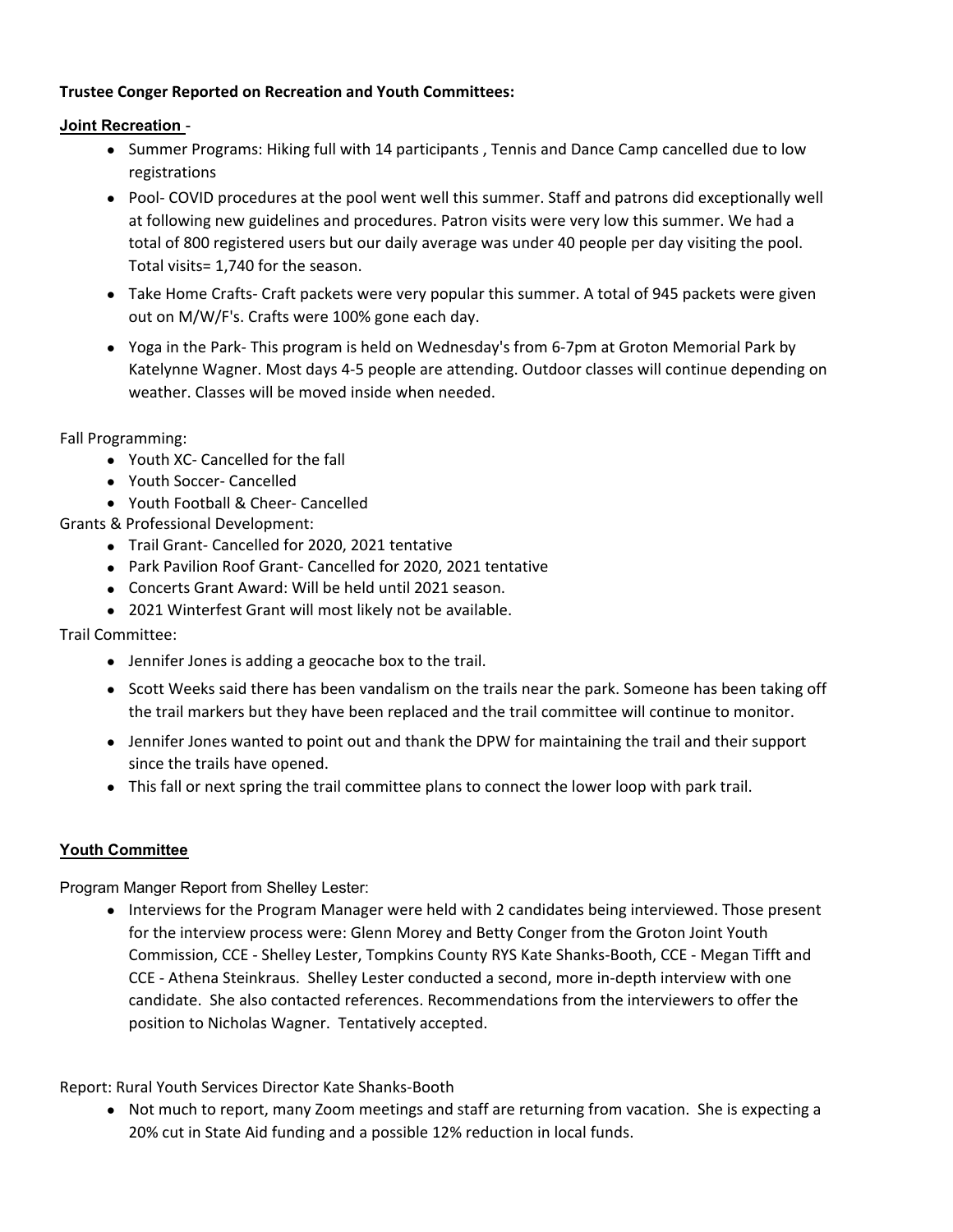#### **Report from Fire Chief Ben Nelson submitted:**

- 130 Fire and Rescue Calls
- 586 Ambulance Calls
- 716 Total Calls YTD
- New paramedic is picking up hours on the schedule.
- A Cornell student is looking for a location for volunteer membership for experience ‐ currently lives in Ithaca as a student. As she is not a member of Groton and may only be around for a few years, can we consider her for membership. The GFD Board discussed this and would have to look at amending their by-laws to add a new membership classification.
- The Village Board agreed the GFD to amend their by-laws to add a new classification.
- Logan Griffin has completed his physical.

#### **Code Officer Andersen Reported:**

- 25 Roofing and Window Permits this year (last year we had a total of 36) \$130,000 of work being done.
- 41 Building permits (last year we had a total of 40) just over million dollars of work being done.
- Dollar General coming along a lot of work being done. They need to pay for their signage.
- Library is coming along good ‐ had to do some additional work.
- Mobile home park has been repaved ‐ watch the speed bumps.
- 102 Corona Ave finishing up. Price of lumber slowing them down.
- Has been looking at some of the items Skip Schell mentioned in his letter.
- Some of the sidewalks are in bad shape and we will need to decide on how to process. We should put together a letter that highlights all of the items the village offers. We need to look at the code to see what our sidewalk rules are ‐ both sides of road? We should look at the sidewalk spec as part of the handout. Look at NYCOM guides ‐ to see if they have guidelines.

#### **Action Items:**

- Trustee Conger made a motion to adopt a Resolution to adopt October 6‐12th as Public Power Seconded by Trustee Holl, all in favor, carried.
- Mayor Neville appointed Hillari Ninivaggi as full time Police Officer at a rate of \$23.28 per hour beginning October 1st.
- A discussion of Employee health insurance plan types. A comparison of the plan types Excellus PPO and Platinum were reviewed.

Trustee Conger made a motion to present the options to the employees and let them decide if they which to switch to a different plan based on a majority vote. Seconded by Trustee Holl, all in favor, carried.

- Trustee Holl made a motion for approval for Southern Tier Foodbank to hold a once a month food giveaway drive through at the Main St. Village Pavilion. Seconded by trustee Walpole, all in favor, carried.
- A discussion of Halloween activities followed: Due to COVID many do not want to take the risk. Too many for trunk or treat ‐ and drive throughs could be a concern with traffic backups. GFD will look at what they could do safely, possibly on Conger Blvd.

Trustee Holl made a motion to allow Groton Fire Department to organize a Halloween activity plan that would follow the CDC safety guidelines, Seconded by Trustee Walpole, all in favor, carried.